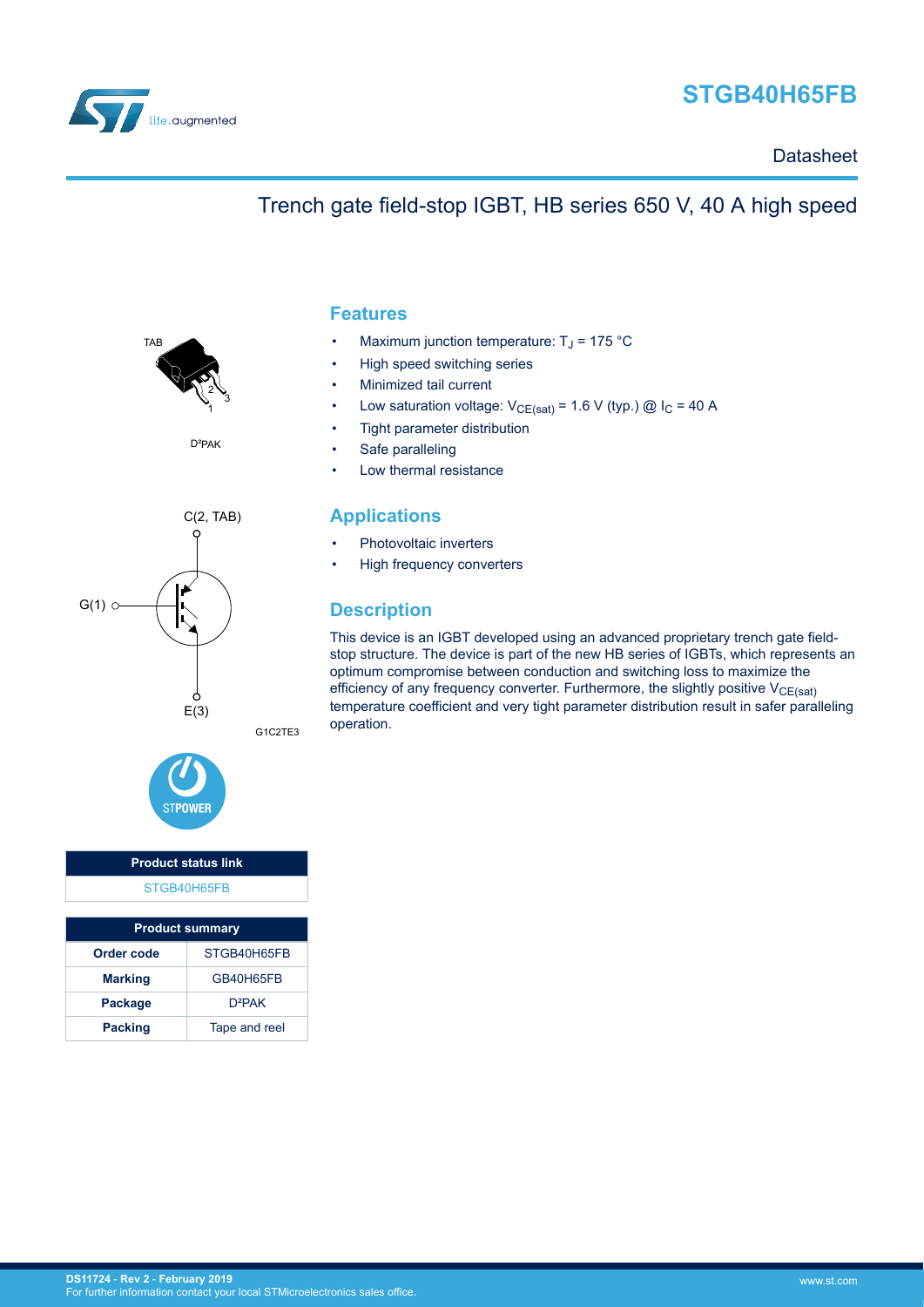# <span id="page-1-0"></span>**1 Electrical ratings**

| Symbol                    | <b>Parameter</b>                               | <b>Value</b> | <b>Unit</b> |  |
|---------------------------|------------------------------------------------|--------------|-------------|--|
| <b>V<sub>CES</sub></b>    | Collector-emitter voltage ( $V_{GF} = 0 V$ )   | 650          | V           |  |
| $I_{\rm C}$               | Continuous collector current at $T_C = 25 °C$  | 80           | A           |  |
|                           | Continuous collector current at $T_c$ = 100 °C | 40           |             |  |
| $I_{CP}$ $(1)$            | Pulsed collector current                       | 160          | A           |  |
| $V_{GE}$                  | Gate-emitter voltage                           | ±20          | $\vee$      |  |
| P <sub>TOT</sub>          | Total power dissipation at $T_C = 25$ °C       | 283          | W           |  |
| $\mathsf{T}_{\text{STG}}$ | Storage temperature range                      | $-55$ to 150 | $^{\circ}C$ |  |
| TJ                        | Operating junction temperature range           | - 55 to 175  |             |  |

### **Table 1. Absolute maximum ratings**

*1. Pulse width limited by maximum junction temperature.*

### **Table 2. Thermal data**

| <b>Symbol</b> | <b>Parameter</b>                    | <b>Value</b> | <b>Unit</b> |  |
|---------------|-------------------------------------|--------------|-------------|--|
| $R_{thJC}$    | Thermal resistance junction-case    | 0.53         |             |  |
| $R_{thJA}$    | Thermal resistance junction-ambient | 62.5         | °C/W        |  |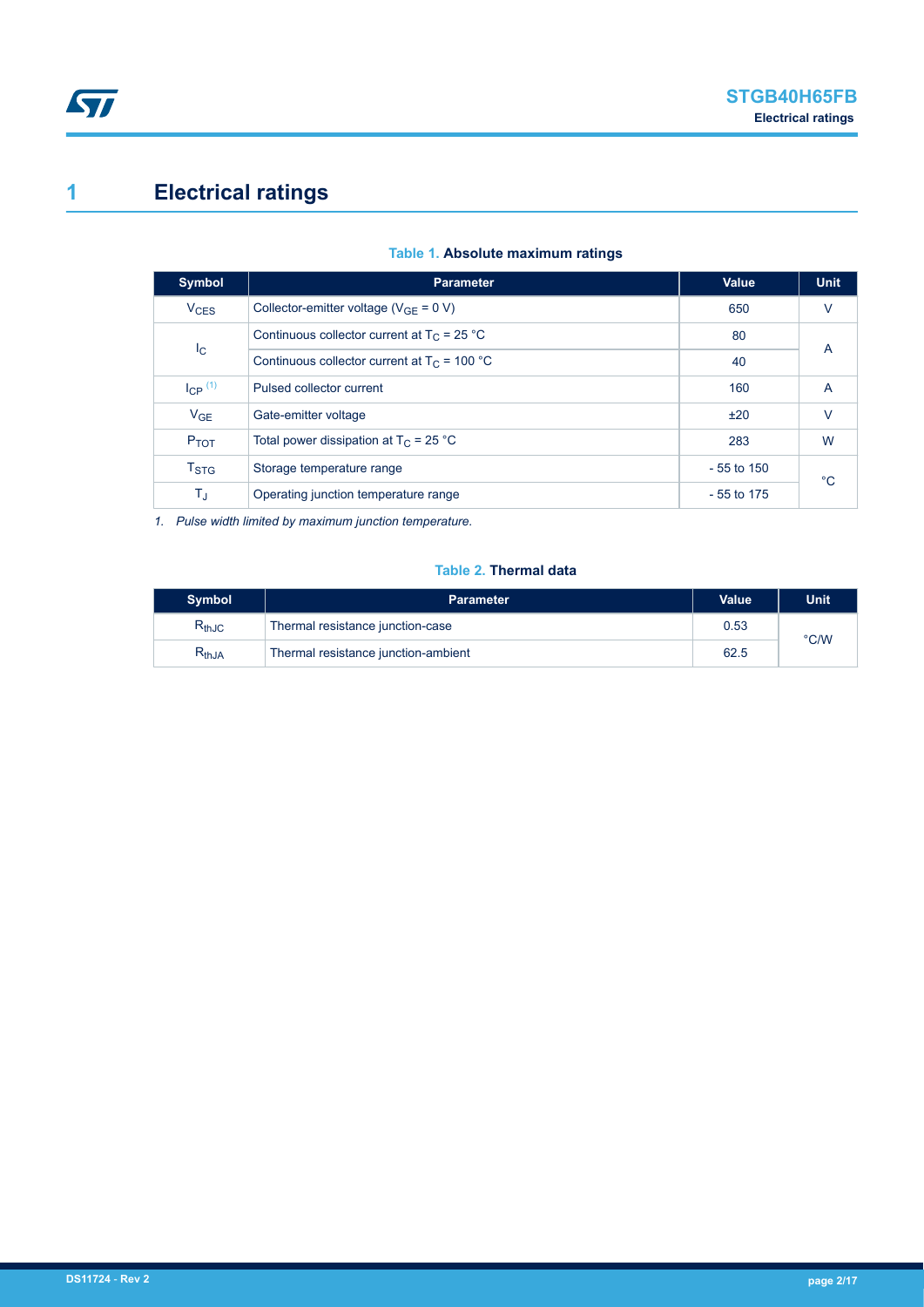## <span id="page-2-0"></span>**2 Electrical characteristics**

 $T_C$  = 25 °C unless otherwise specified

| Symbol        | <b>Parameter</b>                     | <b>Test conditions</b>                                          | Min. | Typ. | Max. | <b>Unit</b> |  |
|---------------|--------------------------------------|-----------------------------------------------------------------|------|------|------|-------------|--|
| $V_{(BR)CES}$ | Collector-emitter breakdown voltage  | $V_{GE} = 0 V, I_C = 2 mA$                                      | 650  |      |      | V           |  |
| $V_{CE(sat)}$ |                                      | $V_{GF}$ = 15 V, $I_C$ = 40 A                                   |      | 1.6  | 2    |             |  |
|               | Collector-emitter saturation voltage | $V_{GF}$ = 15 V, $I_C$ = 40 A, T <sub>J</sub> = 125 °C          |      | 1.7  |      | V           |  |
|               |                                      | $V_{GF}$ = 15 V, I <sub>C</sub> = 40 A, T <sub>J</sub> = 175 °C |      | 1.8  |      |             |  |
| $V_{GE(th)}$  | Gate threshold voltage               | $V_{CF} = V_{GF}$ , $I_C = 1$ mA                                | 5    | 6    | 7    | V           |  |
| $I_{CES}$     | Collector cut-off current            | $V_{GF} = 0 V$ , $V_{CF} = 650 V$                               |      |      | 25   | μA          |  |
| <b>IGES</b>   | Gate-emitter leakage current         | $V_{CF} = 0 V$ , $V_{GF} = \pm 20 V$                            |      |      | ±250 | nA          |  |

### **Table 3. Static characteristics**

### **Table 4. Dynamic characteristics**

| Symbol           | <b>Parameter</b>                | <b>Test conditions</b>                                                                                            |                          | Min. Typ. Max. Unit |                          |    |
|------------------|---------------------------------|-------------------------------------------------------------------------------------------------------------------|--------------------------|---------------------|--------------------------|----|
| $C_{\text{ies}}$ | Input capacitance               | $V_{CF}$ = 25 V, f = 1 MHz, $V_{GF}$ = 0 V                                                                        | ٠                        | 5412                | $\overline{\phantom{0}}$ |    |
| C <sub>oes</sub> | Output capacitance              |                                                                                                                   | ۰                        | 198                 |                          | pF |
| C <sub>res</sub> | Reverse transfer<br>capacitance |                                                                                                                   |                          | 107                 | $\overline{\phantom{0}}$ |    |
| $Q_{q}$          | Total gate charge               |                                                                                                                   | $\overline{\phantom{a}}$ | 210                 | -                        |    |
| $Q_{ge}$         | Gate-emitter charge             | $V_{CC}$ = 520 V, I <sub>C</sub> = 40 A, V <sub>GE</sub> = 0 to 15 V<br>(see Figure 22. Gate charge test circuit) | ۰                        | 39                  | $\overline{\phantom{0}}$ | nC |
| $Q_{gc}$         | Gate-collector charge           |                                                                                                                   |                          | 82                  | $\overline{\phantom{0}}$ |    |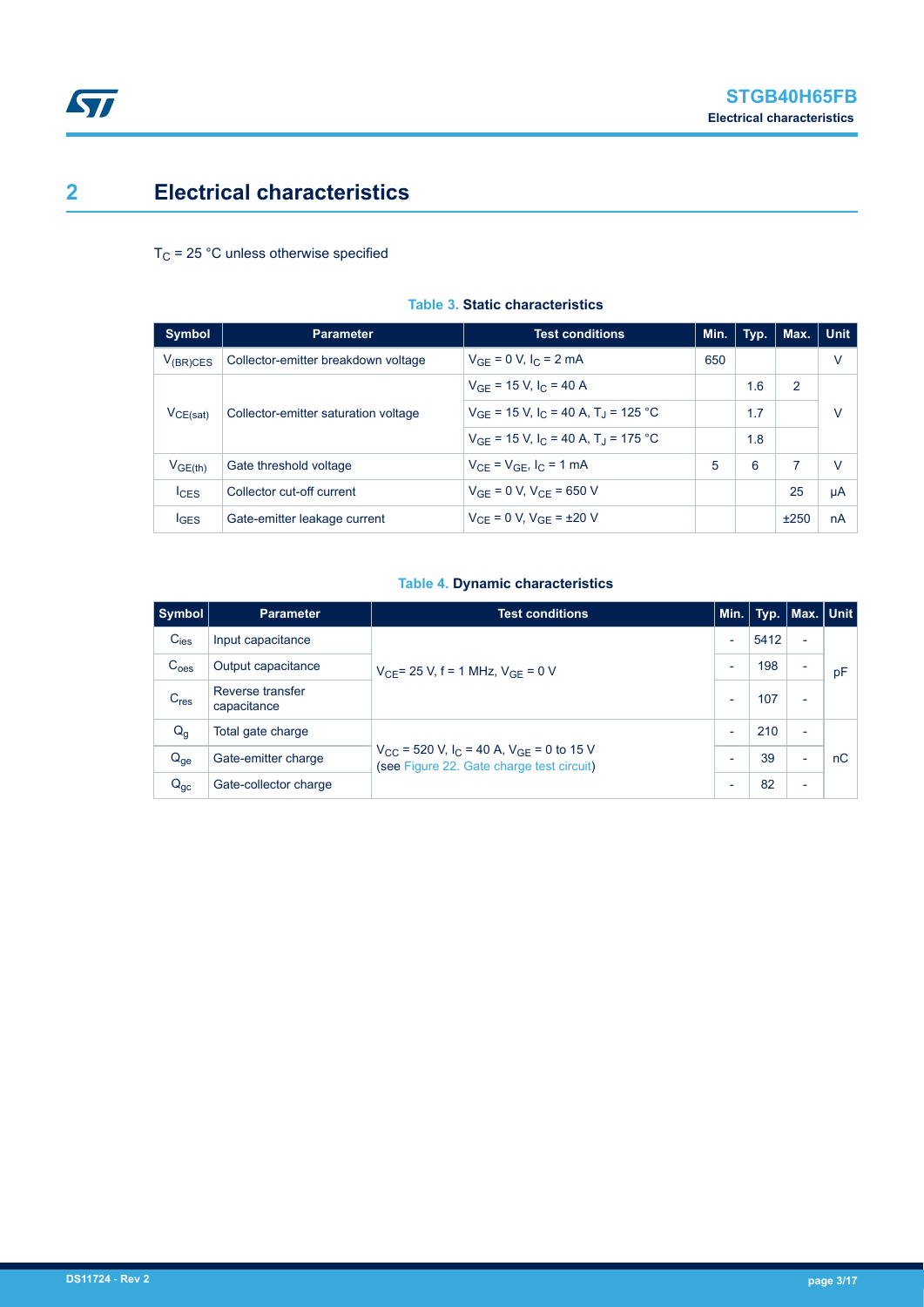| <b>Symbol</b>                     | <b>Parameter</b>             | <b>Test conditions</b>                                                                                                                                                             | Min.                     | Typ. | Max.                     | <b>Unit</b> |
|-----------------------------------|------------------------------|------------------------------------------------------------------------------------------------------------------------------------------------------------------------------------|--------------------------|------|--------------------------|-------------|
| $t_{d(on)}$                       | Turn-on delay time           |                                                                                                                                                                                    |                          | 40   |                          |             |
| $t_{r}$                           | Current rise time            |                                                                                                                                                                                    | ٠                        | 13   | $\overline{a}$           | ns          |
| $\left(\frac{di}{dt}\right)_{on}$ | Turn-on current slope        |                                                                                                                                                                                    | $\overline{\phantom{a}}$ | 2413 | $\overline{\phantom{a}}$ | $A/\mu s$   |
| $t_{d(Off)}$                      | Turn-off-delay time          |                                                                                                                                                                                    | $\overline{\phantom{a}}$ | 142  | Ξ.                       |             |
| $t_{\rm f}$                       | <b>Current fall time</b>     | $V_{CF}$ = 400 V, I <sub>C</sub> = 40 A, V <sub>GF</sub> = 15 V, R <sub>G</sub> = 5 $\Omega$<br>(see Figure 21. Test circuit for inductive load switching)                         | ٠                        | 27   | ۰                        | ns          |
| $E_{on}$ (1)                      | Turn-on switching<br>energy  |                                                                                                                                                                                    | ٠                        | 498  |                          |             |
| $E_{off}$ <sup>(2)</sup>          | Turn-off switching<br>energy |                                                                                                                                                                                    | $\overline{\phantom{0}}$ | 363  |                          | μJ          |
| $E_{\text{ts}}$                   | Total switching energy       |                                                                                                                                                                                    | $\overline{\phantom{a}}$ | 861  | $\overline{\phantom{0}}$ |             |
| $t_{d(0n)}$                       | Turn-on delay time           |                                                                                                                                                                                    | $\overline{\phantom{a}}$ | 38   | Ξ.                       | ns          |
| $t_{r}$                           | Current rise time            |                                                                                                                                                                                    | $\overline{\phantom{a}}$ | 14   | -                        |             |
| $(di/dt)_{on}$                    | Turn-on current slope        |                                                                                                                                                                                    | $\overline{\phantom{a}}$ | 2186 | $\overline{\phantom{a}}$ | $A/\mu s$   |
| $t_{d(Off)}$                      | Turn-off-delay time          |                                                                                                                                                                                    | $\overline{\phantom{a}}$ | 141  | ÷                        |             |
| $t_{\rm f}$                       | <b>Current fall time</b>     | $V_{CE}$ = 400 V, I <sub>C</sub> = 40 A, V <sub>GE</sub> = 15 V, R <sub>G</sub> = 5 $\Omega$ T <sub>J</sub> = 175 °C<br>(see Figure 21. Test circuit for inductive load switching) | ٠                        | 61   | ÷                        | ns          |
| $E_{on}$ $(1)$                    | Turn-on switching<br>energy  |                                                                                                                                                                                    |                          | 1417 | $\overline{\phantom{0}}$ |             |
| $E_{off}$ <sup>(2)</sup>          | Turn-off switching<br>energy |                                                                                                                                                                                    |                          | 764  |                          | μJ          |
| $E_{\text{ts}}$                   | Total switching energy       |                                                                                                                                                                                    | $\overline{\phantom{a}}$ | 2181 | Ξ.                       |             |

### **Table 5. Switching characteristics (inductive load)**

*1. Including the reverse recovery of the external diode.*

*2. Including the tail of the collector current.*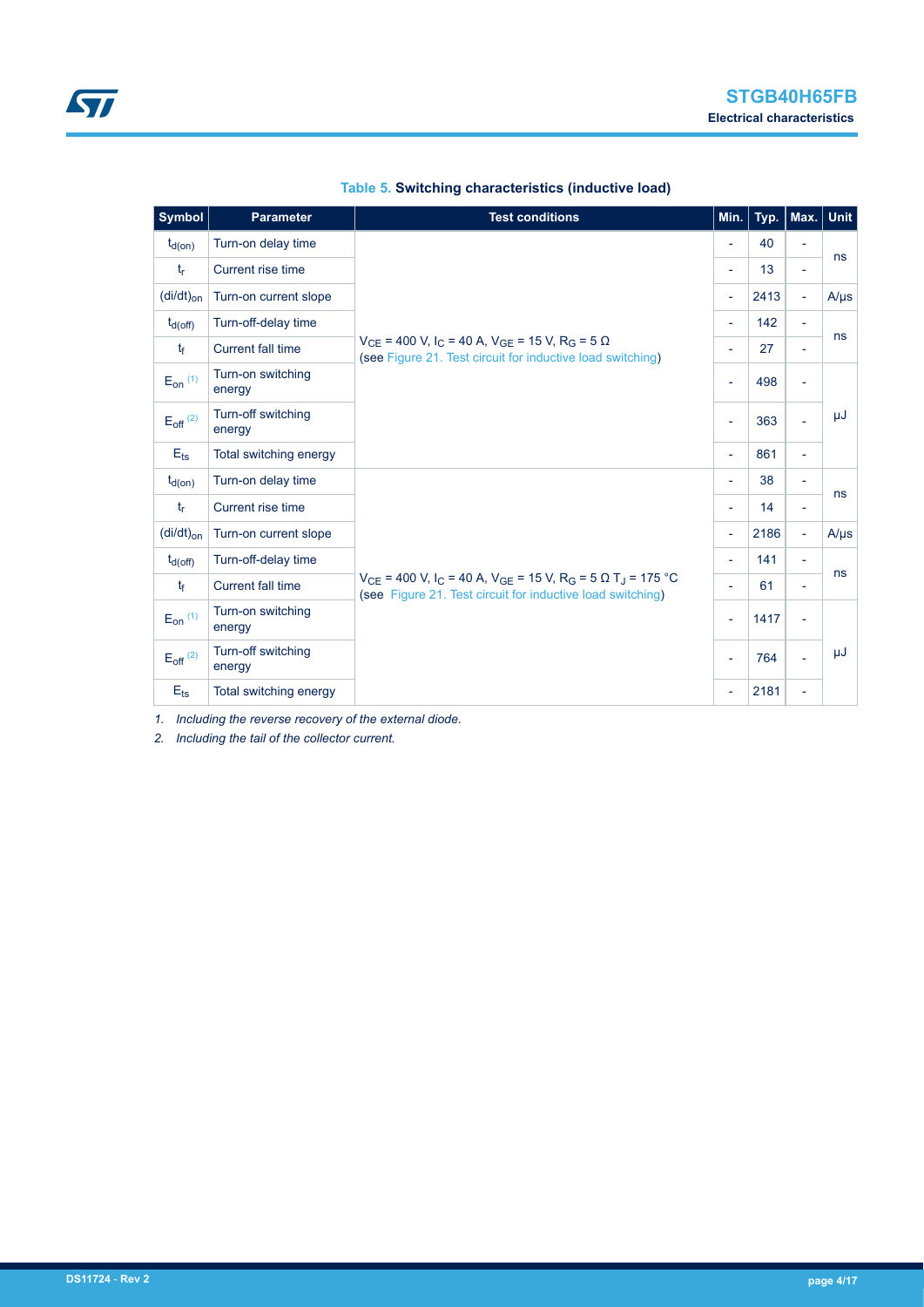## **2.1 Electrical characteristics (curves)**









<span id="page-4-0"></span>**STI**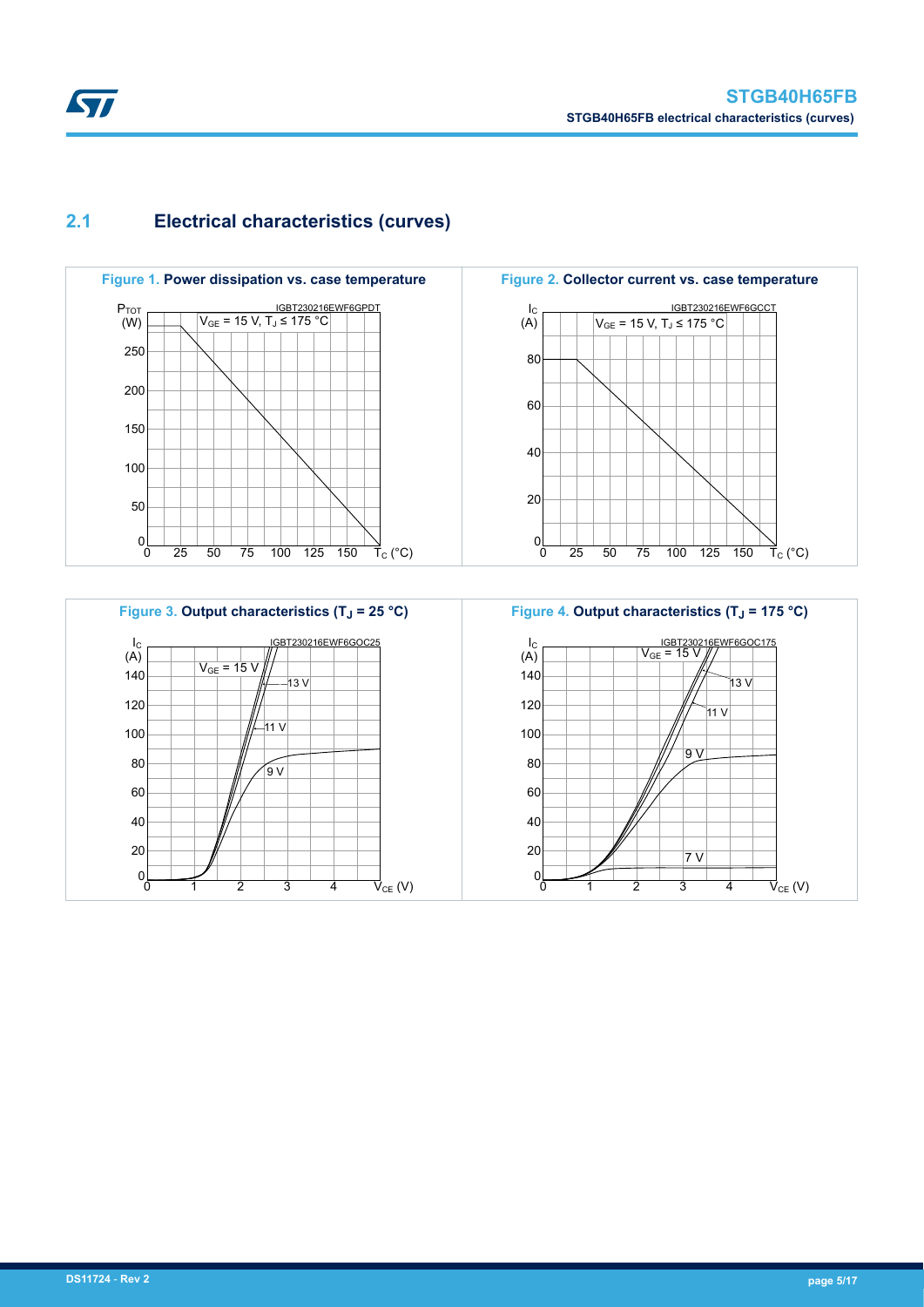







**Figure 10. Normalized VGE(th) vs. junction temperature**



**Kyr**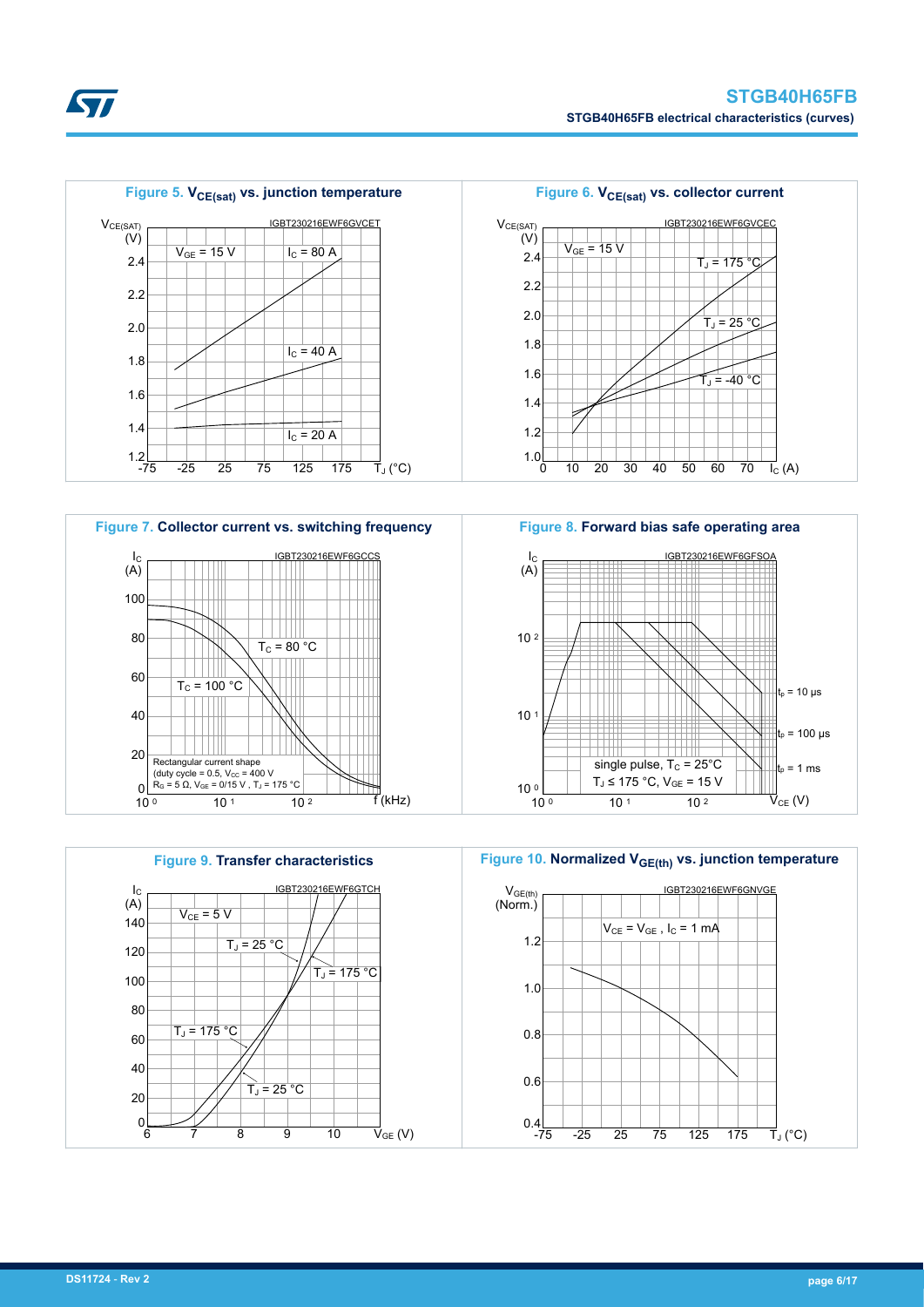













S7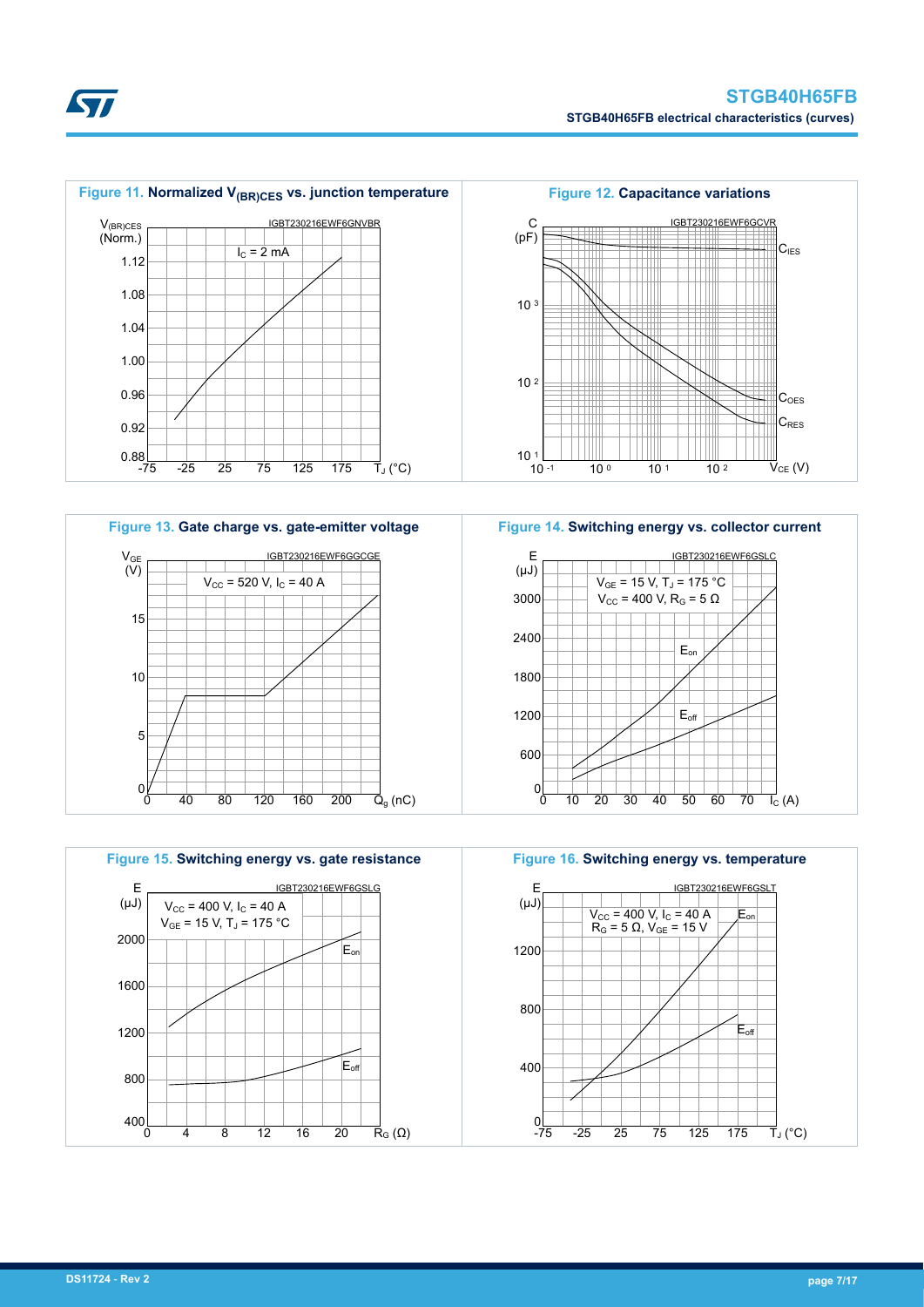





#### **Figure 20. Thermal impedance**



**Kyr**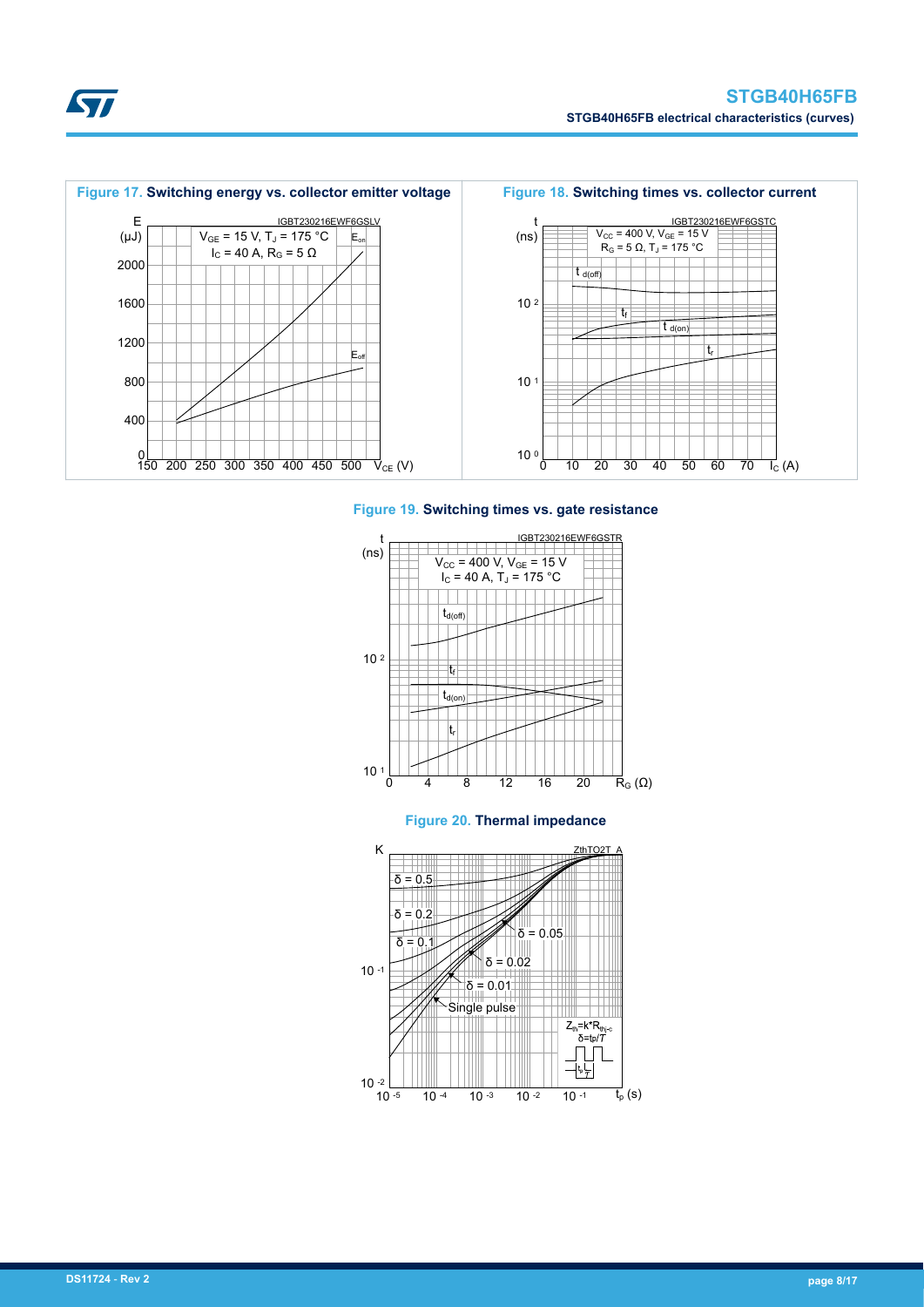<span id="page-8-0"></span>

## **3 Test circuits**



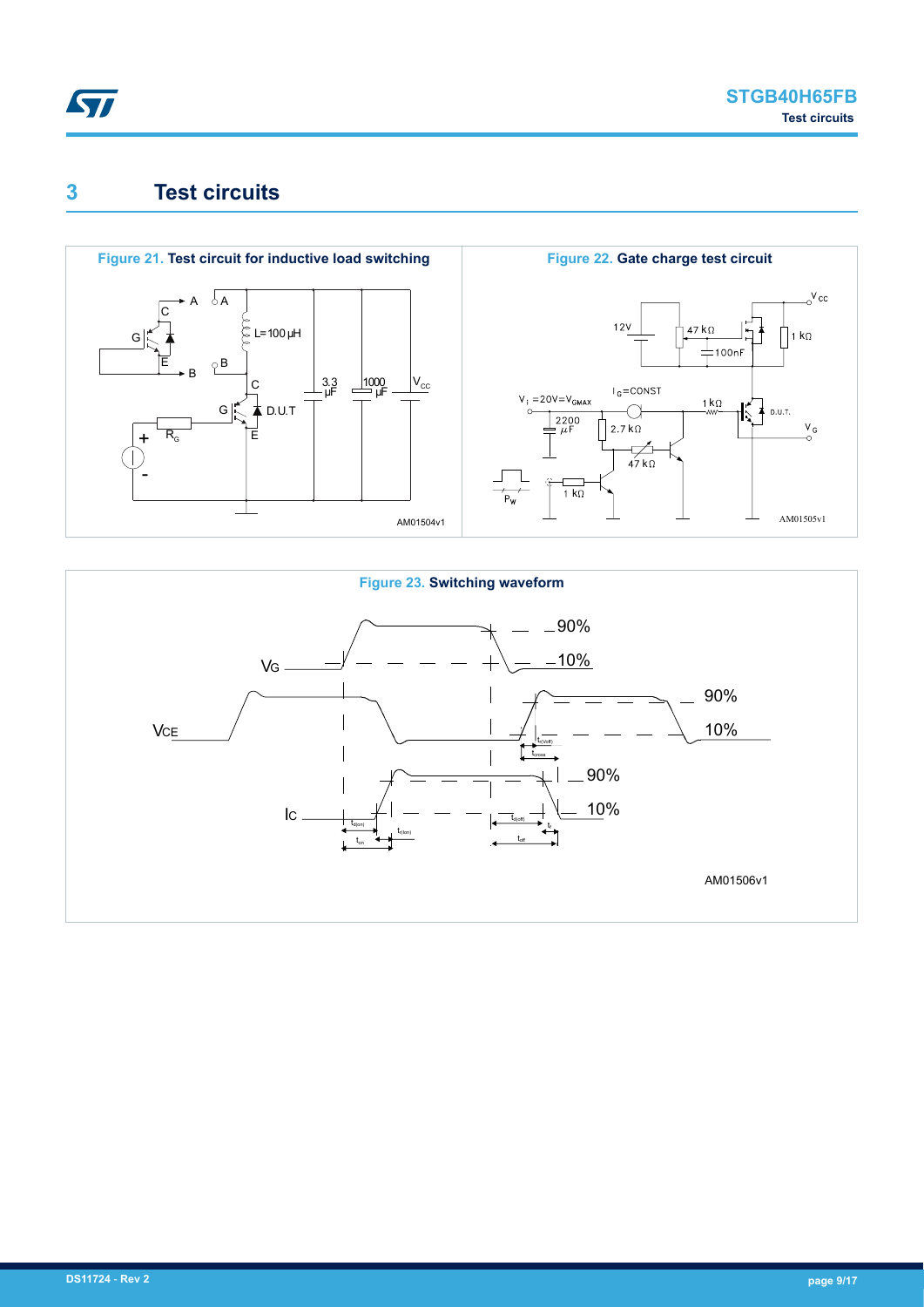## <span id="page-9-0"></span>**4 Package information**

In order to meet environmental requirements, ST offers these devices in different grades of [ECOPACK](https://www.st.com/ecopack)® packages, depending on their level of environmental compliance. ECOPACK® specifications, grade definitions and product status are available at: [www.st.com.](http://www.st.com) ECOPACK® is an ST trademark.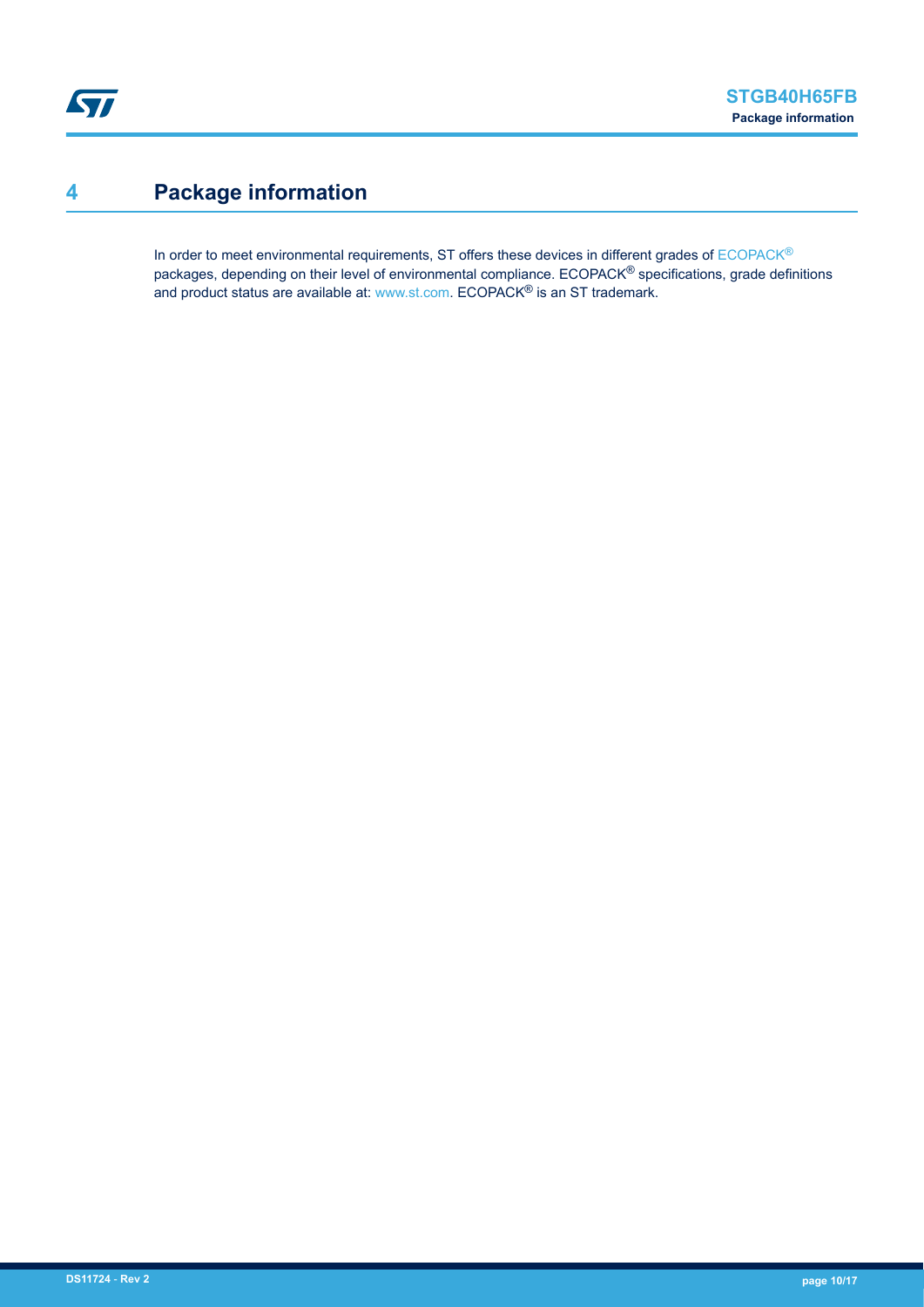## **4.1 D²PAK (TO-263) type A2 package information**

ST

**Figure 24. D²PAK (TO-263) type A2 package outline**



0079457\_A2\_25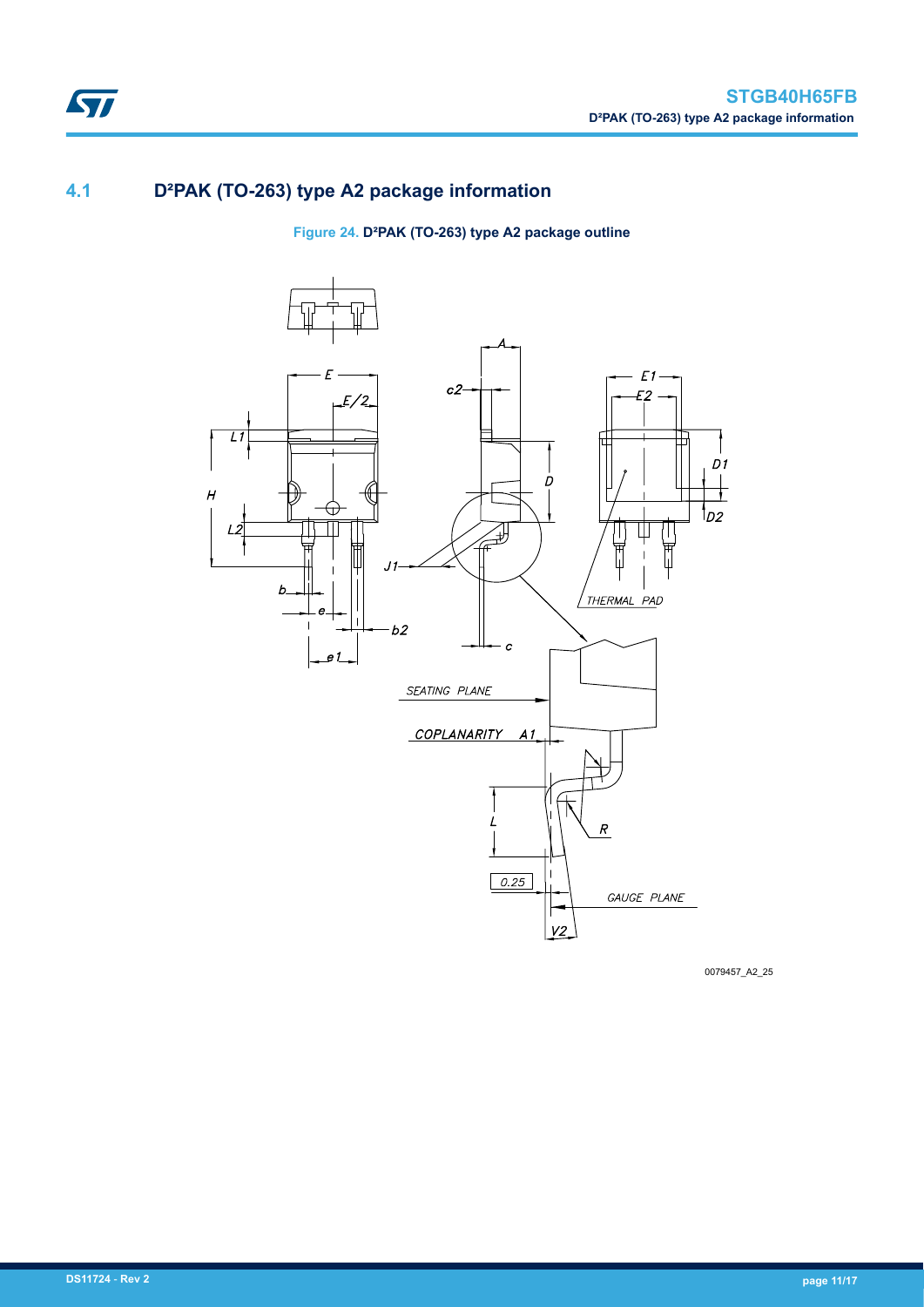<span id="page-11-0"></span>

| Dim.                                                | $\mathop{\text{mm}}\nolimits$ |      |             |  |  |
|-----------------------------------------------------|-------------------------------|------|-------------|--|--|
|                                                     | Min.                          | Typ. | Max.        |  |  |
| $\boldsymbol{\mathsf{A}}$                           | 4.40                          |      | 4.60        |  |  |
| A1                                                  | 0.03                          |      | 0.23        |  |  |
| $\mathsf b$                                         | 0.70                          |      | 0.93        |  |  |
| b2                                                  | 1.14                          |      | 1.70        |  |  |
| $\mathbf{c}$                                        | 0.45                          |      | 0.60        |  |  |
| c2                                                  | 1.23                          |      | 1.36        |  |  |
| $\mathsf D$                                         | 8.95                          |      | 9.35        |  |  |
| D <sub>1</sub>                                      | $7.50\,$                      | 7.75 | 8.00        |  |  |
| D <sub>2</sub>                                      | 1.10                          | 1.30 | 1.50        |  |  |
| $\mathsf E$                                         | 10.00                         |      | 10.40       |  |  |
| E <sub>1</sub>                                      | 8.70                          | 8.90 | 9.10        |  |  |
| E2                                                  | 7.30                          | 7.50 | 7.70        |  |  |
| $\mathbf e$                                         |                               | 2.54 |             |  |  |
| e <sub>1</sub>                                      | 4.88                          |      | 5.28        |  |  |
| $\mathsf{H}% _{\mathsf{H}}^{\ast}(\mathcal{M}_{0})$ | 15.00                         |      | 15.85       |  |  |
| J1                                                  | 2.49                          |      | 2.69        |  |  |
| $\mathsf L$                                         | 2.29                          |      | 2.79        |  |  |
| L1                                                  | 1.27                          |      | 1.40        |  |  |
| L2                                                  | 1.30                          |      | 1.75        |  |  |
| ${\sf R}$                                           |                               | 0.40 |             |  |  |
| V <sub>2</sub>                                      | $0^{\circ}$                   |      | $8^{\circ}$ |  |  |

### **Table 6. D²PAK (TO-263) type A2 package mechanical data**

### **Figure 25. D²PAK (TO-263) recommended footprint (dimensions are in mm)**



Footprin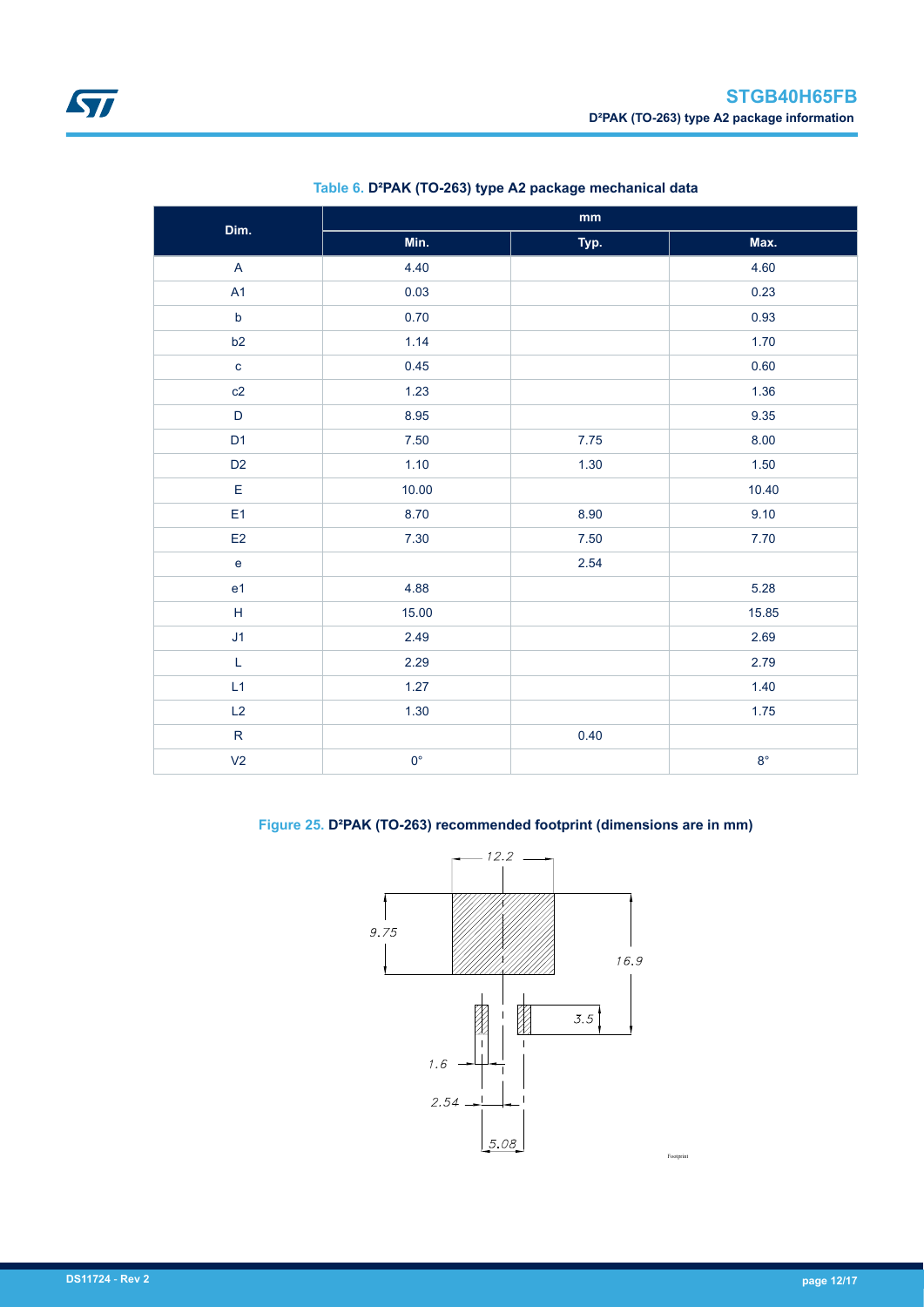## **4.2 D²PAK packing information**

ST





AM08852v1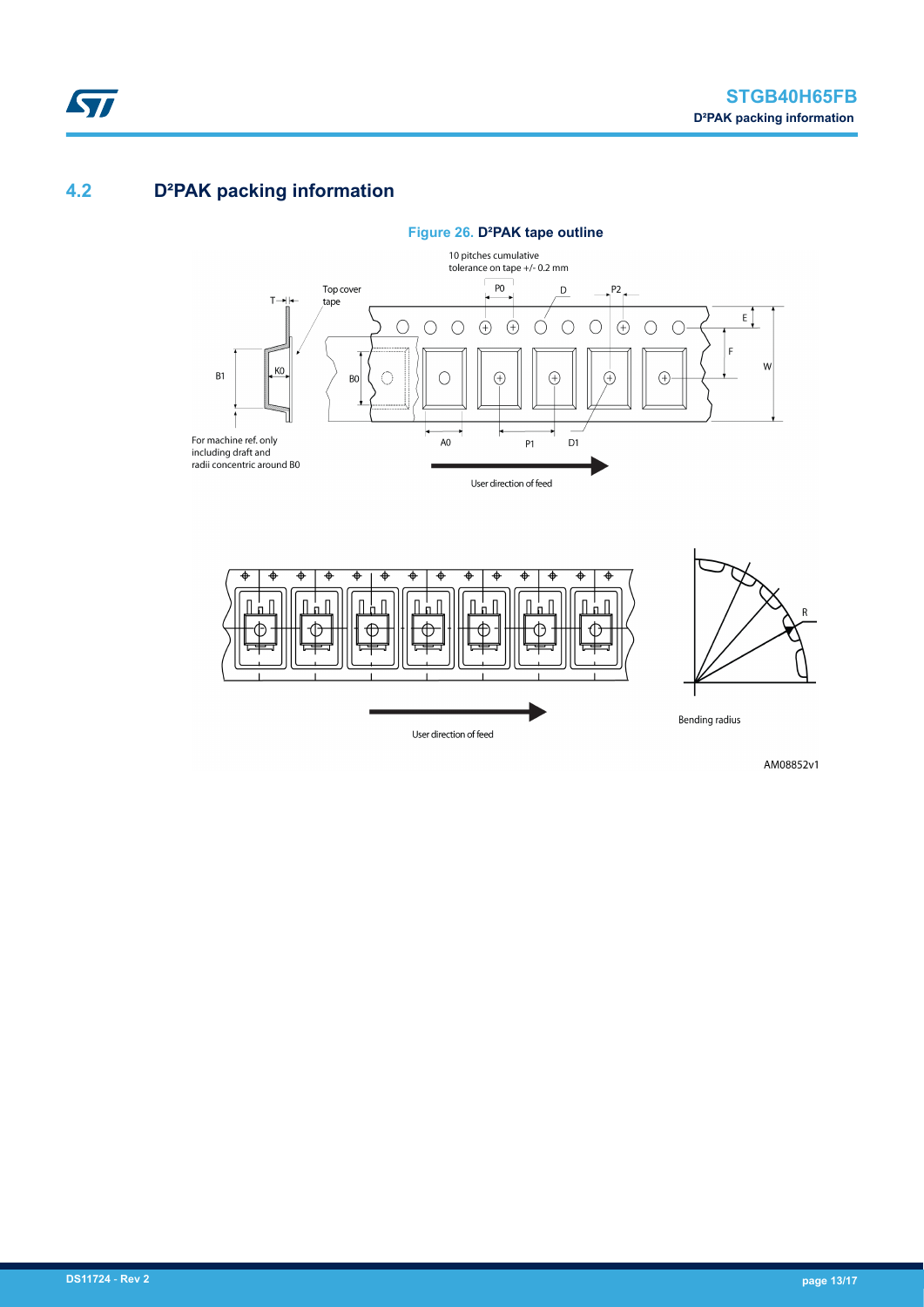### **Figure 27. D²PAK reel outline**



AM06038v1

#### **Table 7. D²PAK tape and reel mechanical data**

| <b>Tape</b>    |                            | Reel |                      |      |      |  |
|----------------|----------------------------|------|----------------------|------|------|--|
| Dim.           | $\mathop{\rm mm}\nolimits$ |      | Dim.                 | mm   |      |  |
|                | Min.                       | Max. |                      | Min. | Max. |  |
| A <sub>0</sub> | 10.5                       | 10.7 | A                    |      | 330  |  |
| <b>B0</b>      | 15.7                       | 15.9 | $\sf B$              | 1.5  |      |  |
| D              | 1.5                        | 1.6  | $\mathsf C$          | 12.8 | 13.2 |  |
| D <sub>1</sub> | 1.59                       | 1.61 | $\mathsf D$          | 20.2 |      |  |
| E              | 1.65                       | 1.85 | G                    | 24.4 | 26.4 |  |
| F              | 11.4                       | 11.6 | ${\sf N}$            | 100  |      |  |
| K <sub>0</sub> | 4.8                        | 5.0  | T                    |      | 30.4 |  |
| P <sub>0</sub> | 3.9                        | 4.1  |                      |      |      |  |
| P <sub>1</sub> | 11.9                       | 12.1 | <b>Base quantity</b> |      | 1000 |  |
| P <sub>2</sub> | 1.9                        | 2.1  | <b>Bulk quantity</b> |      | 1000 |  |
| ${\sf R}$      | 50                         |      |                      |      |      |  |
| T              | 0.25                       | 0.35 |                      |      |      |  |
| W              | 23.7                       | 24.3 |                      |      |      |  |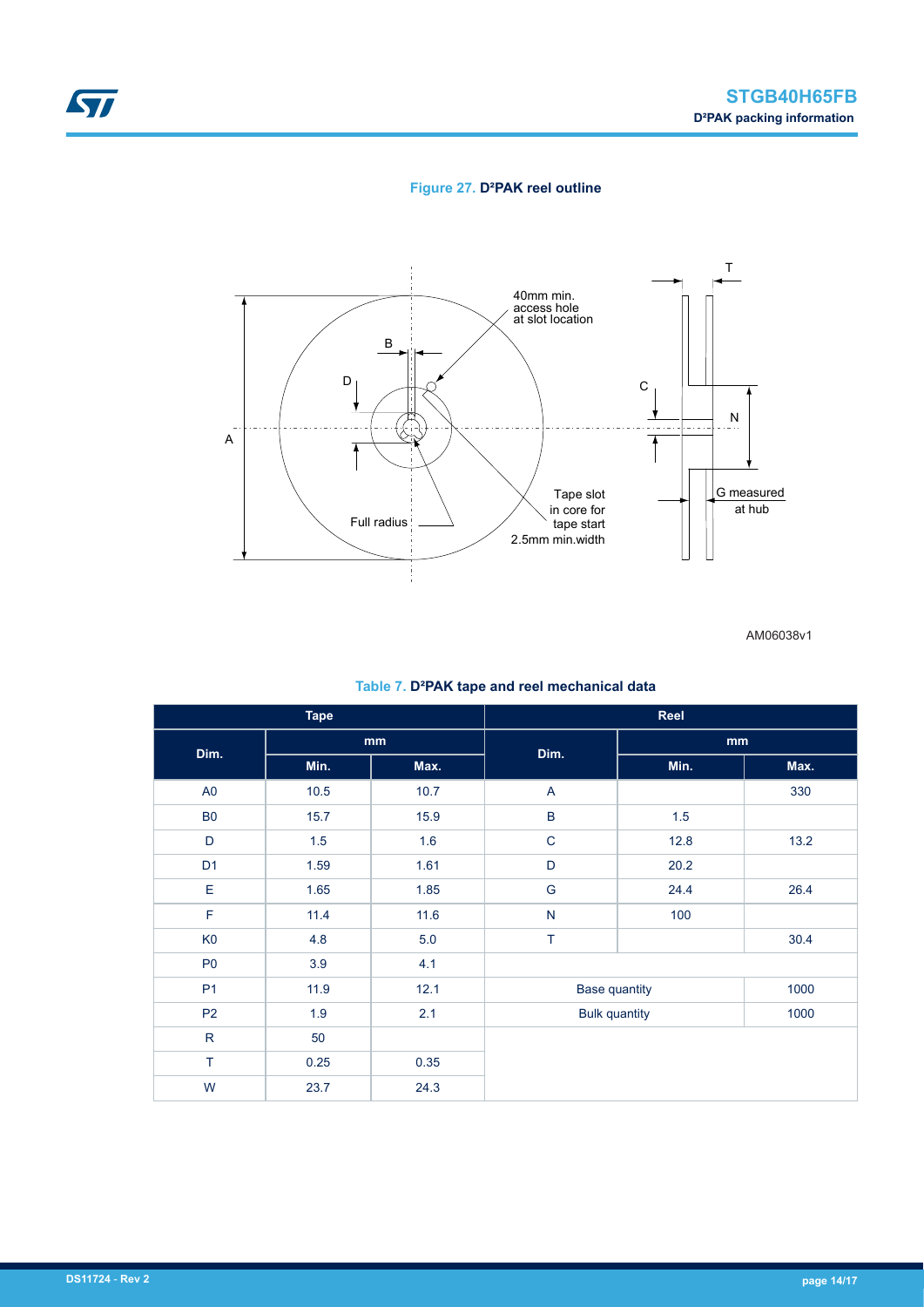## <span id="page-14-0"></span>**Revision history**

### **Table 8. Document revision history**

| <b>Date</b> | <b>Revision</b> | <b>Changes</b>                                                               |
|-------------|-----------------|------------------------------------------------------------------------------|
| 27-Jun-2016 |                 | Initial release.                                                             |
| 13-Feb-2019 |                 | Updated Section 4.1 D <sup>2</sup> PAK (TO-263) type A2 package information. |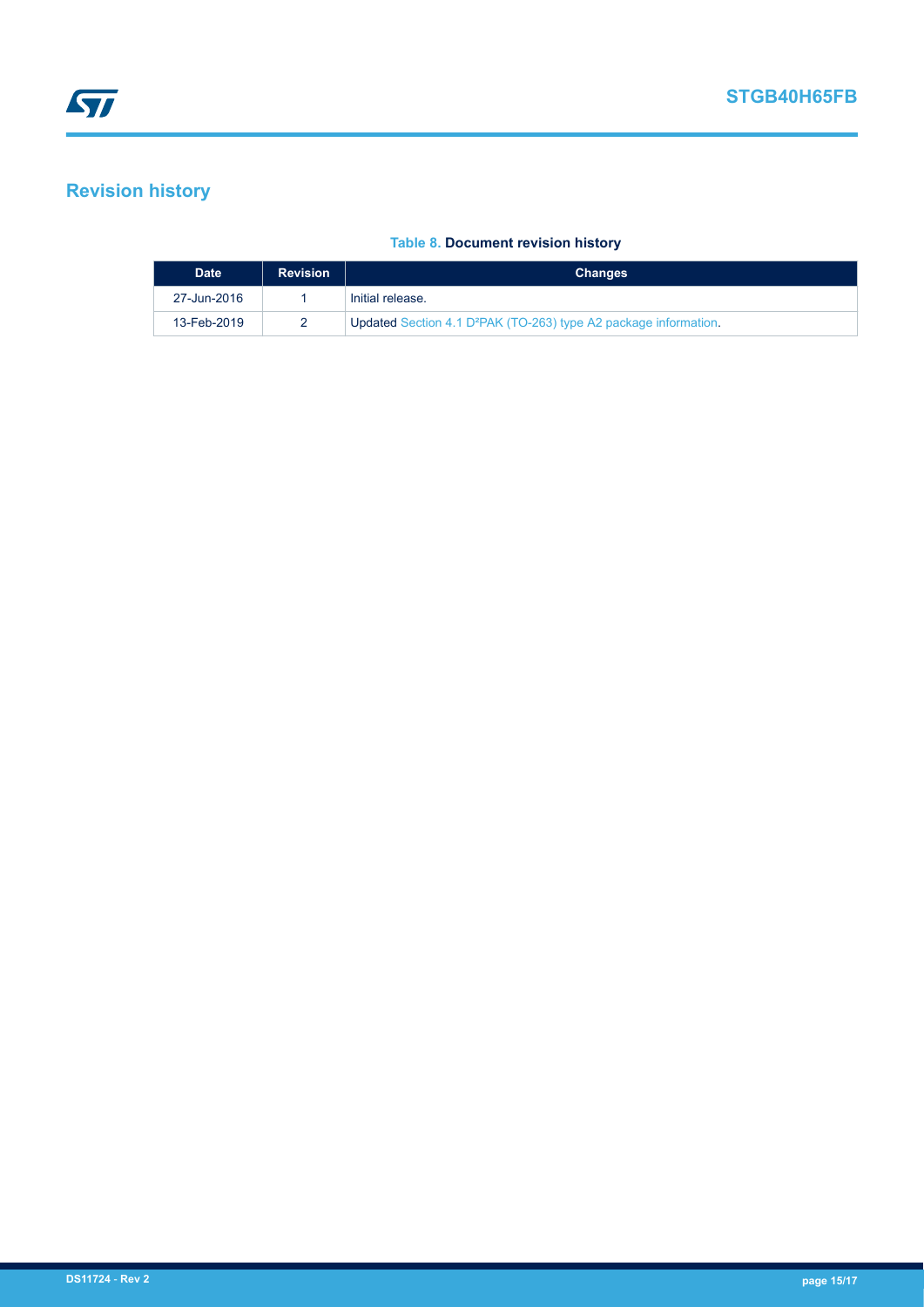## **Contents**

| 2 <sup>7</sup>          |  |  |  |  |  |  |
|-------------------------|--|--|--|--|--|--|
|                         |  |  |  |  |  |  |
| 3 <sup>1</sup>          |  |  |  |  |  |  |
| $\overline{\mathbf{4}}$ |  |  |  |  |  |  |
|                         |  |  |  |  |  |  |
|                         |  |  |  |  |  |  |
|                         |  |  |  |  |  |  |
|                         |  |  |  |  |  |  |